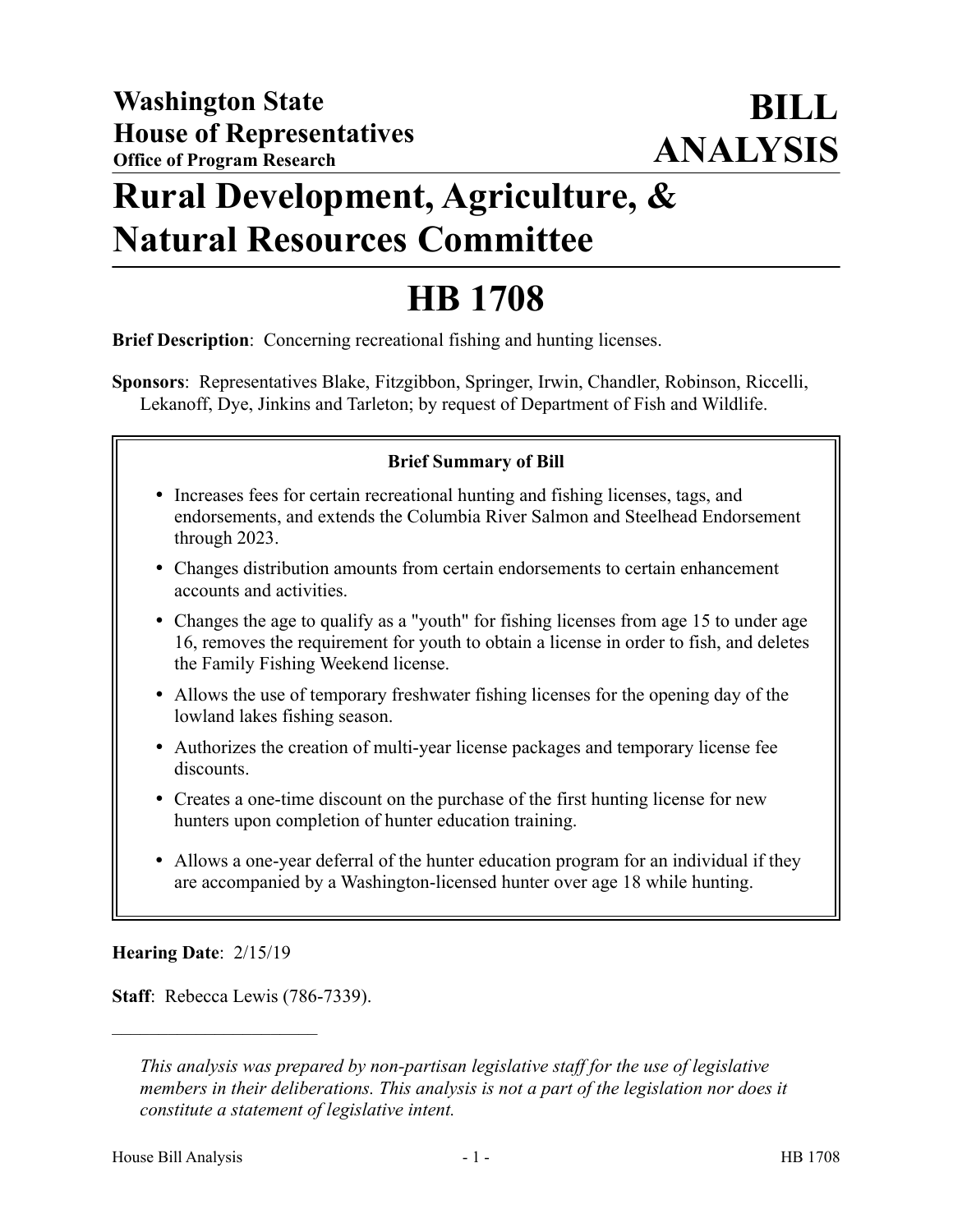## **Background**:

#### Hunting and Fishing Licenses.

The Department of Fish and Wildlife (Department) is responsible for managing the state's fish and wildlife resources and establishing basic rules and regulations governing the time, place, manner, and methods used to harvest or enjoy fish and wildlife. As a part of this responsibility, the Department issues licenses, tags, endorsements, and permits for hunting and fishing in Washington. Most revenue from licenses, tags, and endorsements is directed either to the Wildlife Account or to one of several enhancement accounts. Revenue directed to enhancement accounts is distributed in a manner proportional to the number of applicable recreational fishing or hunting licenses sold.

Individuals age 15 and older must purchase a fishing license, and there is a reduced fee for youth age 15. Youth under age 15 are not required to purchase fishing licenses or endorsements in order to fish. A person may purchase an annual or temporary freshwater, saltwater, or combination freshwater and saltwater fishing license (combination license). Temporary combination licenses are valid for a period of one to three consecutive days.

An annual freshwater or combination license is required to fish during the first eight days of the lowland lakes fishing season. Only active duty military personnel may fish during the first eight days of the lowland lakes fishing season with a temporary license.

In addition to a base freshwater or combination license, a Columbia River Salmon and Steelhead Endorsement (Endorsement) is required in order to fish for salmon and steelhead on the Columbia River and its tributaries. Endorsement Program-funded project proposals developed by the Department are vetted through the Columbia River Salmon and Steelhead Recreational Anglers Board (Board) and community review in the community in which the proposed project would occur. The Board is comprised of six to 10 volunteer members, appointed by the Director of the Department (Director), who represent the four Fish and Wildlife regions which make up the Columbia Basin. The Endorsement Program expires July 1, 2019.

A hunter or fisher that is required but fails to report their harvest is subject to an administrative penalty of no more than \$10. The penalty must be paid before a new hunting license, catch record card, or Dungeness Crab Endorsement may be issued.

#### Hunter Education.

Before purchasing a hunting license for the first time, individuals born after January 1, 1972, must show proof that they have completed a hunter education course. The course must include at least 10 hours of instruction covering firearms and outdoor safety, hunter responsibility, and wildlife management. To receive proof of completion, a person must pass an exam, either in a classroom setting or online, and demonstrate safe firearms handling skills in the field. Members of the United States military and certain law enforcement officers who complete the online hunter education course are exempt from the field firearms skills portion.

#### **Summary of Bill**: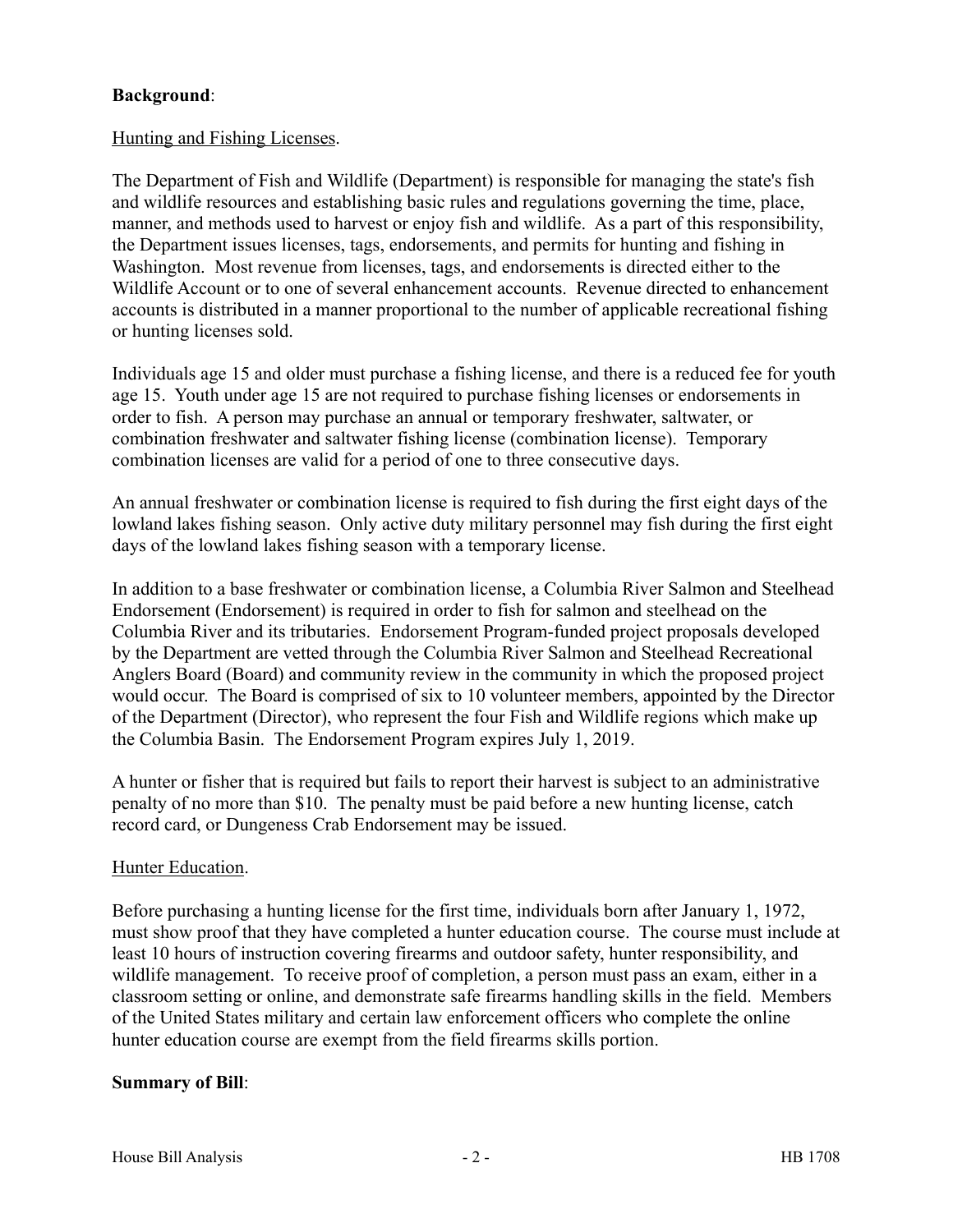#### Hunting and fishing licenses.

Most hunting and fishing license fees are increased by 15 percent, with a \$7 increase cap for fishing licenses and \$15 increase cap for hunting licenses. The fee for halibut catch record cards is maintained at \$5. The administrative penalty for failing to report a hunt or catch, if required, is set at \$10. The Columbia River Salmon and Steelhead Endorsement Program is extended through 2023. A migratory bird authorization is required for certain additional species of bird.

A Fish Washington license package is created with a combination fishing license and certain endorsements, and is available for state residents. A Hunt Washington license package, also available to state residents, is created and includes a combination license with deer, elk, bear, cougar, a small game license, migratory bird permit and authorization, and two turkey tags. A Sportsperson's license combines the Fish Washington and Hunt Washington license packages.

The Fish and Wildlife Commission (Commission) may create and sell combined license packages for hunting or fishing activities at or below the total cost of individual licenses included in the package. The Director may offer discounted promotional pricing to increase angler, hunting, or wildlife viewing participation.

The age at which a person qualifies as a "youth" for the purposes of purchasing fishing licenses is changed from age 15 to under age 16, and youth are not required to purchase fishing licenses or endorsements. The Family Fishing Weekend license is deleted. Temporary combination fishing licenses are valid for the opening day of lowland lakes fishing season. The Fish and Wildlife Commission (Commission) may authorize multi-year license packages as combined license packages and the Department of Fish and Wildlife (Department) may offer temporary promotional license discounts. The Commission may authorize a special hunting permit for goat, sheep, moose, or other big game species.

By November 1 of each odd-numbered year, the Commission may adopt a surcharge on recreational and commercial fishing licenses if determined necessary by the Commission to fund inflationary or other costs approved by the Legislature in the biennial budget.

Portions of revenue for hunting and fishing licenses must be deposited into enhancement accounts as follows:

- Warm Water Game Fish Account: 5 percent of all freshwater and combination licenses, including temporary combination licenses;
- Recreational Fisheries Account: 11 percent of all saltwater and combination licenses, including temporary combination licenses;
- Regional Fisheries Enhancement Group Account: 2 percent of all saltwater, freshwater, and combination fishing licenses, including temporary combination fishing licenses;
- Rockfish Research Account: 1 percent of all saltwater and combination fishing licenses, including temporary combination licenses; and
- Eastern Washington Pheasant Account: 4 percent of all small game hunting licenses.

The amount of revenue from each Puget Sound Dungeness Crab Endorsement applied to the removal of derelict fishing gear is changed from \$1 to 12 percent of the license revenue.

## Hunter Education.

House Bill Analysis **a**  $-3$  - **HB** 1708